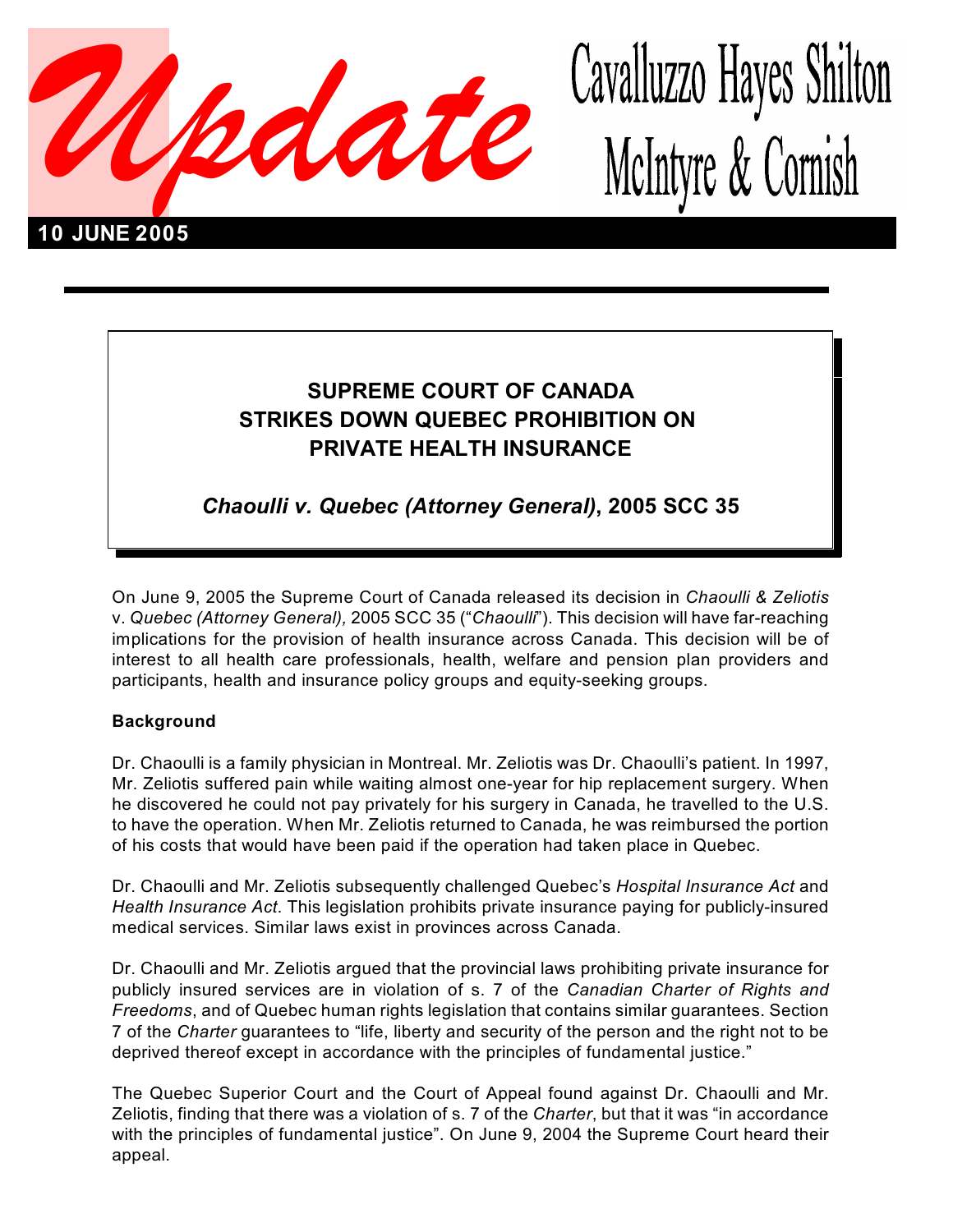#### **The Supreme Court of Canada**

At the Supreme Court, the appeal was heard by a 7-judge panel. The Supreme Court allowed Dr. Chaouilli's appeal in a 4-3 decision. The four-judge majority was reached by combining the result reached by Chief Justice McLachlin and Major J. (writing for themselves and Bastarache J.) who ruled that the laws violated s. 7 of the *Canadian Charter of Rights and Freedoms* and the result reached by Deschamps J. who concluded that the laws violated s. 1 of the Quebec *Charter* but did not address s. 7 of the Canadian *Charter*. Binnie and LeBel JJ. wrote in dissent for themselves and Fish J.

#### Reasons of McLachlin C.J.C., Major and Bastarache JJ

McLachlin C.J.C. held that where lack of timely health care can result in death, the s. 7 protection of life is engaged; where it can result in serious psychological and physical suffering, the s. 7 protection of security of the person is triggered.

McLachlin C.J.C. held in addition that the Quebec *Health Insurance Act* and *Hospital Insurance Act* are arbitrary, and the consequent deprivation of the interests protected by s. 7 is therefore not in accordance with the principles of fundamental justice. The Court found that in order not to be arbitrary, a limit on life, liberty or security of the person requires not only a theoretical connection between the limit and the legislative goal, but a real connection on the facts, and determined that the evidence on the experience of other western democracies with public health care systems that permit access to private health care refutes the government's theory that a prohibition on private health insurance is connected to maintaining quality public health care. It does not appear that private participation leads to the eventual demise of public health care.

Further, the breach of s.7 is not justified under s. 1 of the Canadian *Charter*. The government undeniably has an interest in protecting the public health regime but, given that the evidence falls short of demonstrating that the prohibition on private health insurance protects the public health care system, a rational connection between the prohibition on private health insurance and the legislative objective is not made out.

#### Concurring Reasons of Deschamps J.

Deschamps J. only considered the *Quebec Charter.* She held that it is broader than that of the Canadian *Charter*, and this characteristic should not be disregarded. She held that patients on waiting lists are in pain and cannot fully enjoy any real quality of life. The right to life and to "personal inviolability" (the wording in the *Quebec Charter*) is therefore affected by the waiting times.

Deschamps J. held that the infringement of the rights protected by s. 1 is not justified under s. 9.1 of the *Quebec Charter*. The general objective of the health insurance scheme is to promote health care of the highest possible quality for all Quebeckers regardless of their ability to pay. She held that the preservation of the public plan is a pressing and substantial objective, but there is no proportionality between the measure adopted to attain the objective and the objective itself. While an absolute prohibition on private insurance does have a rational connection with the objective of preserving the public plan, it did not meet the minimal impairment test.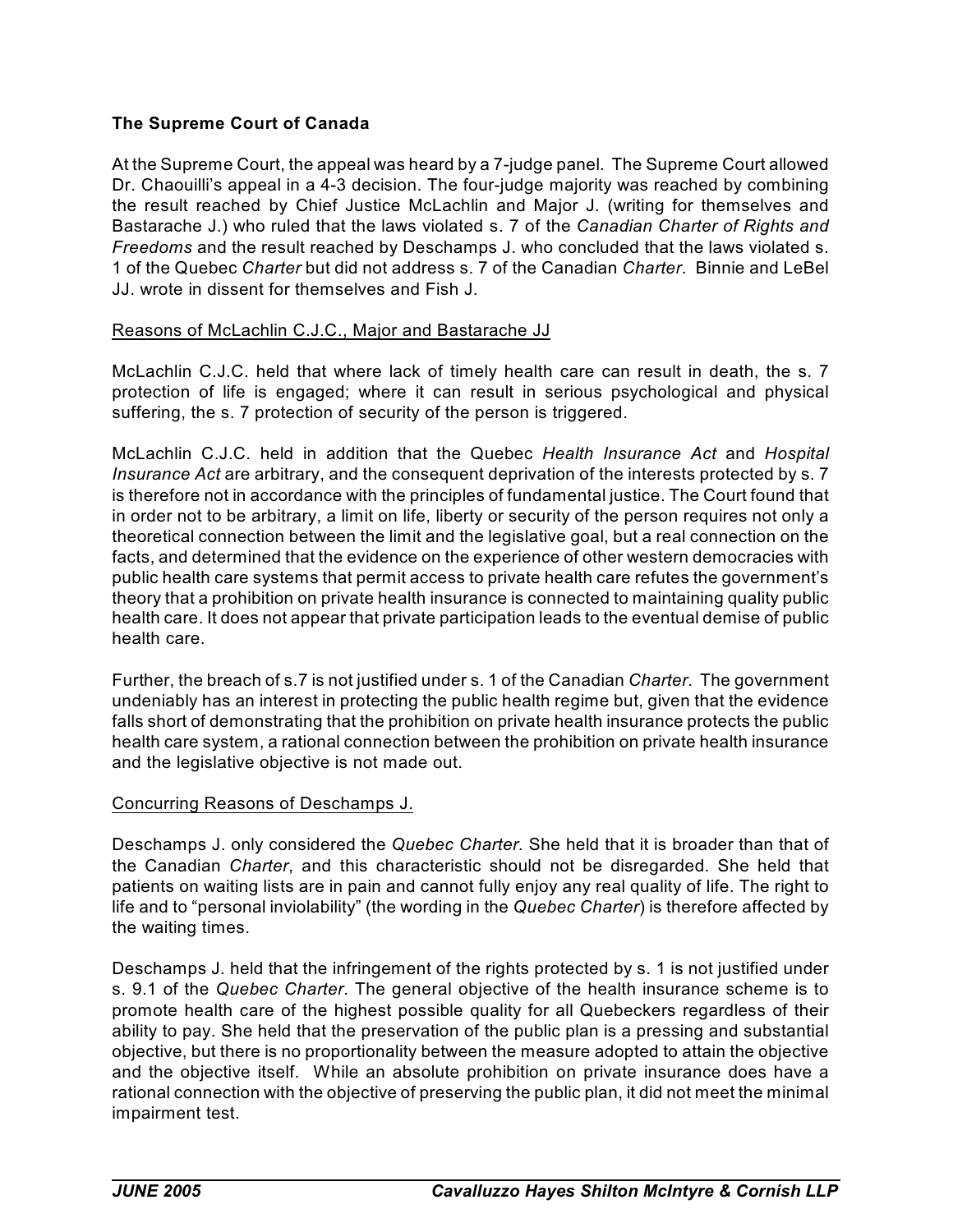### Dissenting Reasons of Binnie, LeBel and Fish JJ.

The dissenting reasons of Binnie, LeBel and Fish JJ. framed the question differently. They held that the question is whether the province of Quebec has the authority to discourage a second (private) tier health sector by prohibiting the purchase and sale of private health insurance. They held that this question cannot be resolved as a matter of constitutional law by judges. The Court found that the public policy objective of "health care to a reasonable standard within a reasonable time" is not a legal principle of fundamental justice. There reasoned that there is no "societal consensus" about what this non-legal standard of "reasonableness" means or how to achieve it.

They further held that the Quebec health plan shares the policy objectives of the *Canada Health Act*, and the means adopted by Quebec to implement these objectives are not arbitrary. In principle, Quebec wants a health system where access is governed by need rather than wealth or status. To accomplish this objective, Quebec seeks to discourage the growth of private sector delivery of "insured" services based on wealth and insurability. The prohibition is thus rationally connected to Quebec's objective and is not inconsistent with it. In practical terms, Quebec bases the prohibition on the view that private insurance, and a consequent major expansion of private health services, would have a harmful effect on the public system. The Court reasoned that designing, financing and operating the public health system of a modern democratic society remains a challenging task and calls for difficult choices. Shifting the design of the health system to the courts is not a wise outcome.

#### **Impacts of the Decision**

The immediate impact of this decision is that private health insurance is no longer prohibited in Quebec, effective immediately. Private insurance can be sold for listed health services in Quebec.

The longer-term impact of the decision is still uncertain. The federal and provincial governments have not substantially reacted to this decision yet.

There is still one technical difficulty with the decision. Although the Court examined the Quebec *Health Insurance Act* and *Hospital Insurance Act*, one judge found them in violation of the Quebec human rights legislation, three judges found them in violation of the Canadian *Charter*, and three judges in dissent found them to be justifiable violations of these guarantees. Technically, therefore, this decision would not apply outside Quebec. However, were similar litigation to be brought in other provinces, we believe that the substantive decision will be considered applicable outside Quebec, and will be viewed to apply to all provincial health care systems.

If private insurance is permitted in Canada, there are important questions of how that system will be designed. In particular, there are concerns about how it could be designed so as not to undermine the publicly funded system. One option the provinces could pursue is to directly tax the provision of private health insurance, and allocate those revenues to support the public health care system. This would make an effective link between the health of the public insurance system and the use of the private health insurance system, ensuring that resources